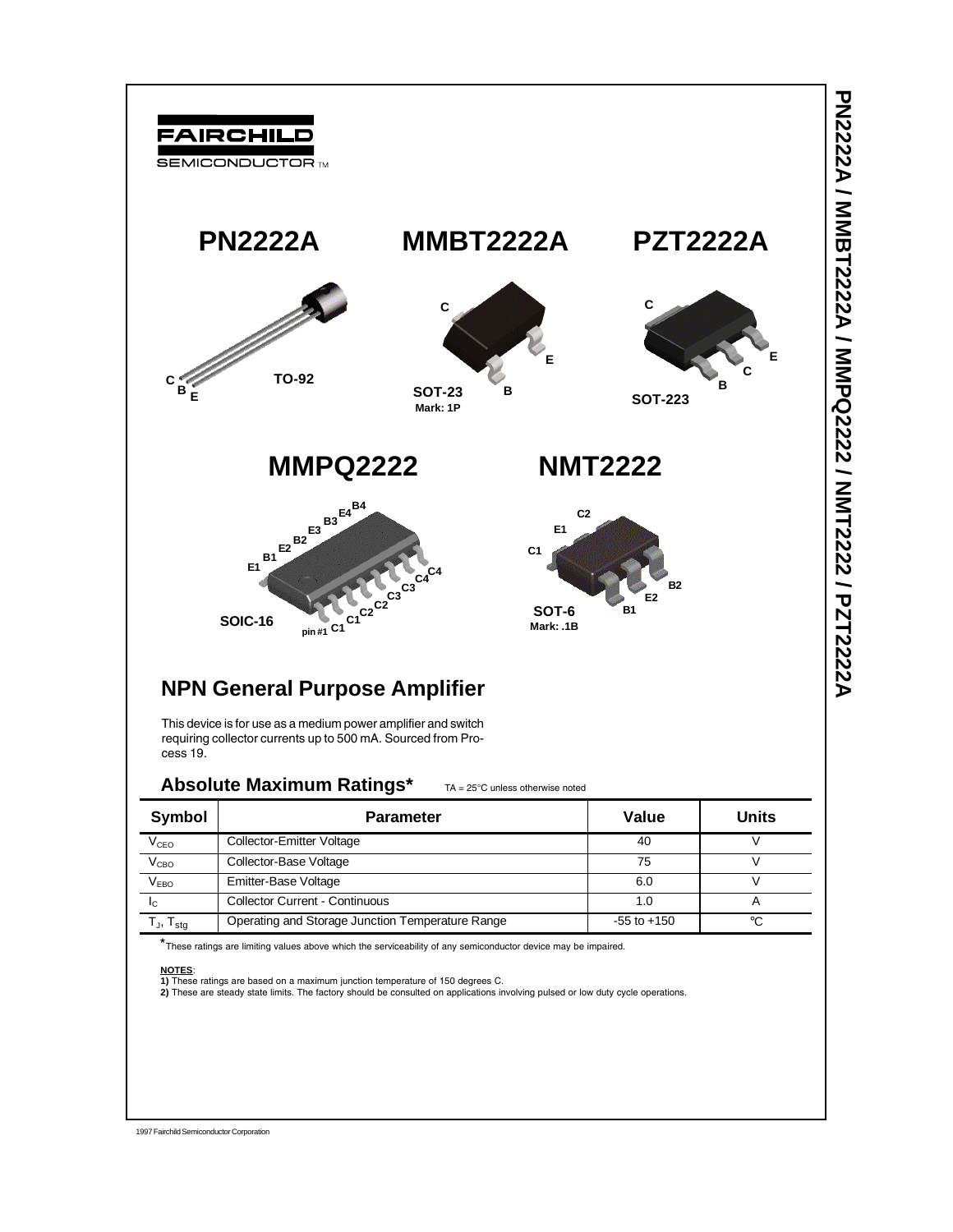| $V_{(BR)CEO}$                                                                                              | OFF CHARACTERISTICS<br>Collector-Emitter Breakdown Voltage*<br>Collector-Base Breakdown Voltage<br>Emitter-Base Breakdown Voltage |                                                                               |          |            |          |
|------------------------------------------------------------------------------------------------------------|-----------------------------------------------------------------------------------------------------------------------------------|-------------------------------------------------------------------------------|----------|------------|----------|
|                                                                                                            |                                                                                                                                   |                                                                               |          |            |          |
| $\overline{V}_{\text{(BR)CBO}}$<br>$V_{\rm (BR) EBO}$<br>$I_{CEX}$<br>$I_{CBO}$<br><b>I</b> <sub>EBO</sub> |                                                                                                                                   |                                                                               |          |            |          |
|                                                                                                            |                                                                                                                                   | $I_c = 10$ mA, $I_B = 0$                                                      | 40       |            | V        |
|                                                                                                            |                                                                                                                                   | $I_c = 10 \mu A, I_E = 0$                                                     | 75       |            | $\vee$   |
|                                                                                                            |                                                                                                                                   | $I_E = 10 \mu A, I_C = 0$                                                     | 6.0      |            | V        |
|                                                                                                            | <b>Collector Cutoff Current</b>                                                                                                   | $V_{CE} = 60 V, V_{EB(OFF)} = 3.0 V$                                          |          | 10         | nА       |
|                                                                                                            | <b>Collector Cutoff Current</b>                                                                                                   | $V_{CB} = 60 V, IE = 0$<br>$V_{CB} = 60 V, I_E = 0, T_A = 150^{\circ}C$       |          | 0.01<br>10 | μA<br>μA |
|                                                                                                            | <b>Emitter Cutoff Current</b>                                                                                                     | $V_{EB} = 3.0 V, I_C = 0$                                                     |          | 10         | nA       |
| $I_{BL}$                                                                                                   | <b>Base Cutoff Current</b>                                                                                                        | $V_{CE} = 60 V$ , $V_{EB(OFF)} = 3.0 V$                                       |          | 20         | nA       |
|                                                                                                            |                                                                                                                                   |                                                                               |          |            |          |
|                                                                                                            | ON CHARACTERISTICS                                                                                                                |                                                                               |          |            |          |
| $h_{FE}$                                                                                                   | DC Current Gain                                                                                                                   | $I_C = 0.1$ mA, $V_{CE} = 10$ V                                               | 35       |            |          |
|                                                                                                            |                                                                                                                                   | $I_C = 1.0$ mA, $V_{CE} = 10$ V<br>$I_C = 10$ mA, $V_{CE} = 10$ V             | 50<br>75 |            |          |
|                                                                                                            |                                                                                                                                   | $I_C = 10$ mA, $V_{CE} = 10$ V, $T_A = -55$ °C                                | 35       |            |          |
|                                                                                                            |                                                                                                                                   | $I_C = 150$ mA, $V_{CE} = 10$ V <sup>*</sup>                                  | 100      | 300        |          |
|                                                                                                            |                                                                                                                                   | $I_C$ = 150 mA, $V_{CE}$ = 1.0 V <sup>*</sup>                                 | 50       |            |          |
| $V_{CE(sat)}$                                                                                              | <b>Collector-Emitter Saturation</b>                                                                                               | $I_C = 500$ mA, $V_{CE} = 10$ V <sup>*</sup><br>$I_C = 150$ mA, $I_B = 15$ mA | 40       | 0.3        | V        |
|                                                                                                            | Voltage*                                                                                                                          | $I_C = 500$ mA, $I_B = 50$ mA                                                 |          | 1.0        | V        |
| V <sub>BE(sat)</sub>                                                                                       | Base-Emitter Saturation Voltage*                                                                                                  | $I_C = 150$ mA, $I_B = 15$ mA<br>$I_C = 500$ mA, $I_B = 50$ mA                | 0.6      | 1.2        | $\vee$   |
|                                                                                                            |                                                                                                                                   |                                                                               |          |            |          |
|                                                                                                            |                                                                                                                                   |                                                                               |          | 2.0        | V        |
|                                                                                                            | SMALL SIGNAL CHARACTERISTICS                                                                                                      | (except MMPQ2222 and NMT2222)                                                 |          |            |          |
|                                                                                                            | Current Gain - Bandwidth Product                                                                                                  | $I_C = 20$ mA, $V_{CE} = 20$ V, f = 100 MHz                                   | 300      |            | MHz      |
|                                                                                                            | <b>Output Capacitance</b>                                                                                                         | $V_{CB}$ = 10 V, $I_E$ = 0, f = 100 kHz                                       |          | 8.0        | рF       |
|                                                                                                            | <b>Input Capacitance</b>                                                                                                          | $V_{EB} = 0.5 V$ , $I_C = 0$ , $f = 100$ kHz                                  |          | 25         | рF       |
|                                                                                                            | <b>Collector Base Time Constant</b>                                                                                               | $I_C = 20$ mA, $V_{CB} = 20$ V, f = 31.8 MHz                                  |          | 150        | рS       |
| $f_{\text{T}}$<br>$C_{\rm obo}$<br>C <sub>ibo</sub><br>rb'C <sub>c</sub><br><b>NF</b>                      | Noise Figure                                                                                                                      |                                                                               |          | 4.0        | dВ       |
|                                                                                                            |                                                                                                                                   | $I_c = 100 \mu A$ , $V_{CE} = 10 V$ ,<br>$R_s$ = 1.0 k $\Omega$ , f = 1.0 kHz |          |            |          |
| $Re(h_{ie})$                                                                                               | Real Part of Common-Emitter<br>High Frequency Input Impedance                                                                     | $I_c = 20$ mA, $V_{CE} = 20$ V, f = 300 MHz                                   |          | 60         | Ω        |
|                                                                                                            |                                                                                                                                   |                                                                               |          |            |          |
|                                                                                                            | SWITCHING CHARACTERISTICS                                                                                                         | (except MMPQ2222 and NMT2222)                                                 |          |            |          |
| td                                                                                                         | Delay Time                                                                                                                        | $V_{\text{CC}}$ = 30 V, $V_{\text{BE(OFF)}}$ = 0.5 V,                         |          | 10         | ns       |
| $t_{\rm r}$                                                                                                | <b>Rise Time</b>                                                                                                                  | $I_c = 150$ mA, $I_{B1} = 15$ mA                                              |          | 25         | ns       |
| $t_{\scriptscriptstyle\textrm{S}}$                                                                         | Storage Time                                                                                                                      | $V_{CC}$ = 30 V, $I_C$ = 150 mA,<br>$I_{B1} = I_{B2} = 15$ mA                 |          | 225        | ns       |

**PN2222A / MMBT2222A / MMPQ2222 / NMT2222 / PZT2222A PN2222A / MMBT2222A / MMPQ2222 / NMT2222 / PZT2222A**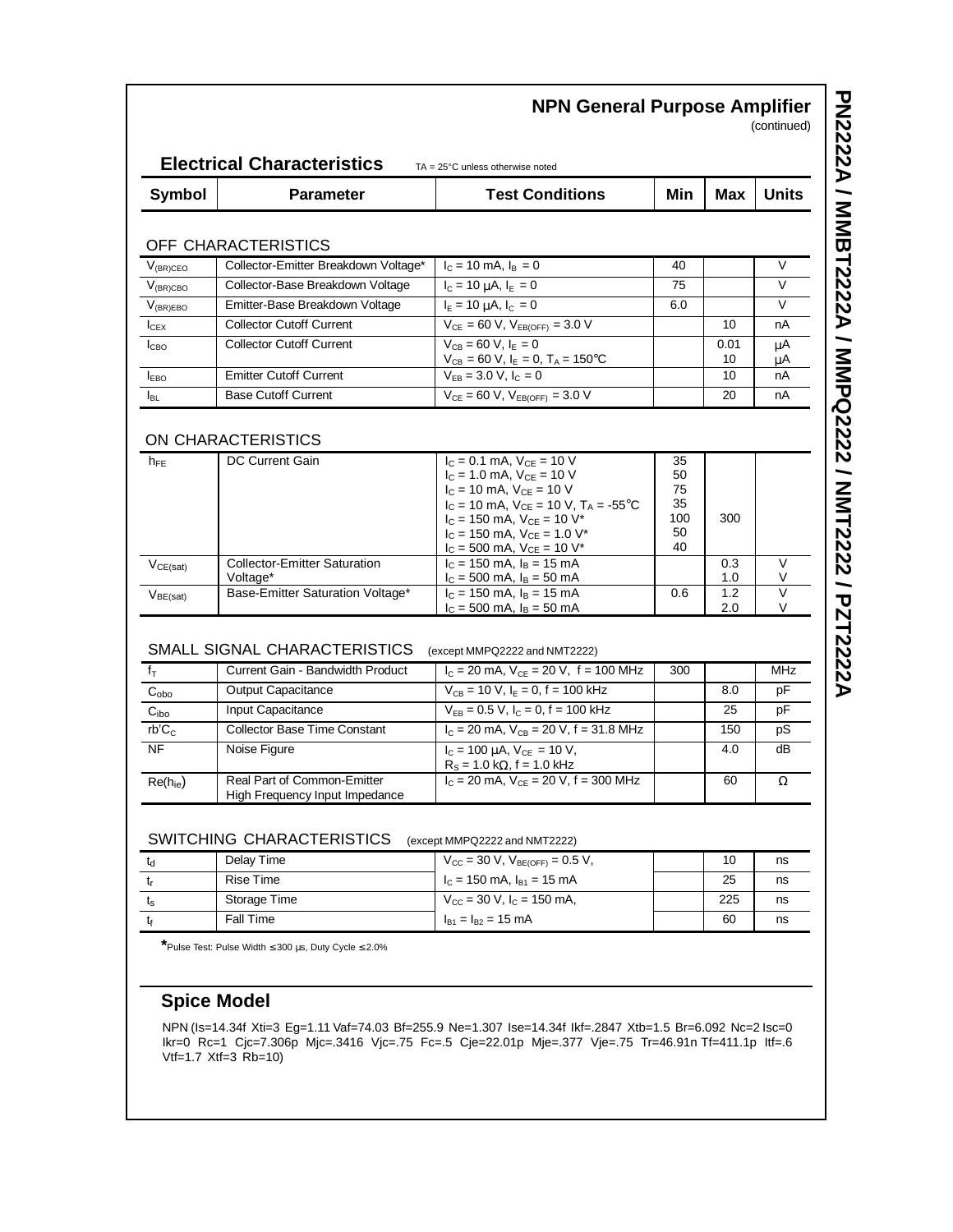# **NPN General Purpose Amplifier**

(continued)

| <b>Thermal Characteristics</b><br>$TA = 25^{\circ}C$ unless otherwise noted |                                                      |                |              |                        |
|-----------------------------------------------------------------------------|------------------------------------------------------|----------------|--------------|------------------------|
| Symbol                                                                      | <b>Characteristic</b>                                | Max            |              | <b>Units</b>           |
|                                                                             |                                                      | <b>PN2222A</b> | *PZT2222A    |                        |
| $P_D$                                                                       | <b>Total Device Dissipation</b><br>Derate above 25°C | 625<br>5.0     | 1.000<br>8.0 | mW<br>$mW$ / $\circ$ C |
| $R_{\theta$ JC                                                              | Thermal Resistance, Junction to Case                 | 83.3           |              | $\circ$ C/W            |
| $R_{\theta$ JA                                                              | Thermal Resistance, Junction to Ambient              | 200            | 125          | $\rm ^{\circ}$ C/W     |

| Symbol          | <b>Characteristic</b>                   | Max         |                 | <b>Units</b>       |
|-----------------|-----------------------------------------|-------------|-----------------|--------------------|
|                 |                                         | **MMBT2222A | <b>MMPQ2222</b> |                    |
| $P_{D}$         | <b>Total Device Dissipation</b>         | 350         | 1,000           | mW                 |
|                 | Derate above 25°C                       | 2.8         | 8.0             | $mW$ / $\degree$ C |
| $R_{\theta JA}$ | Thermal Resistance, Junction to Ambient | 357         |                 | $\degree$ C/W      |
|                 | Effective 4 Die                         |             | 125             | $\rm ^{\circ}$ C/W |
|                 | Each Die                                |             | 240             | °C/W               |

\*Device mounted on FR-4 PCB 36 mm X 18 mm X 1.5 mm; mounting pad for the collector lead min. 6 cm<sup>2</sup>.

\*\*Device mounted on FR-4 PCB 1.6" X 1.6" X 0.06."

## **Typical Characteristics**

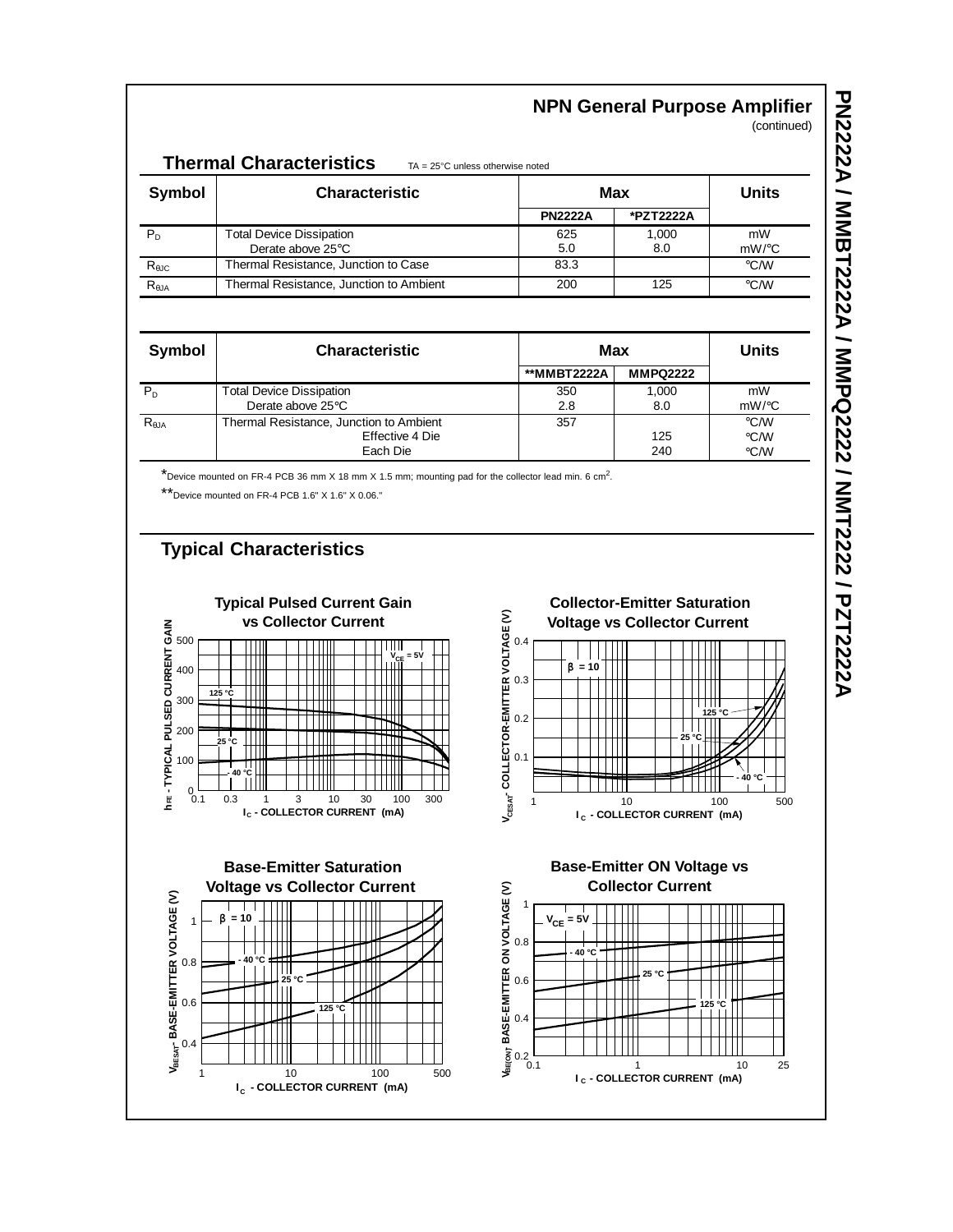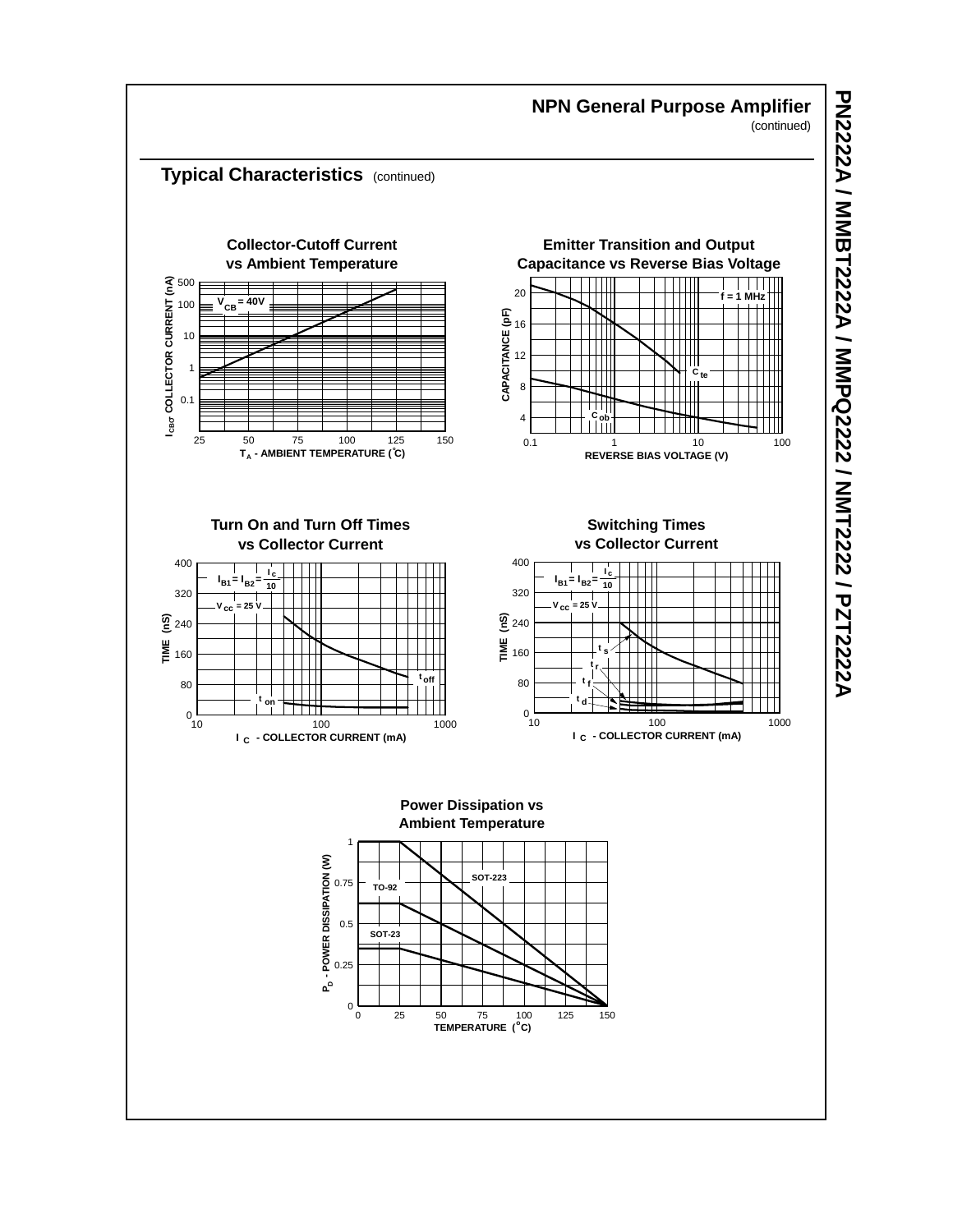